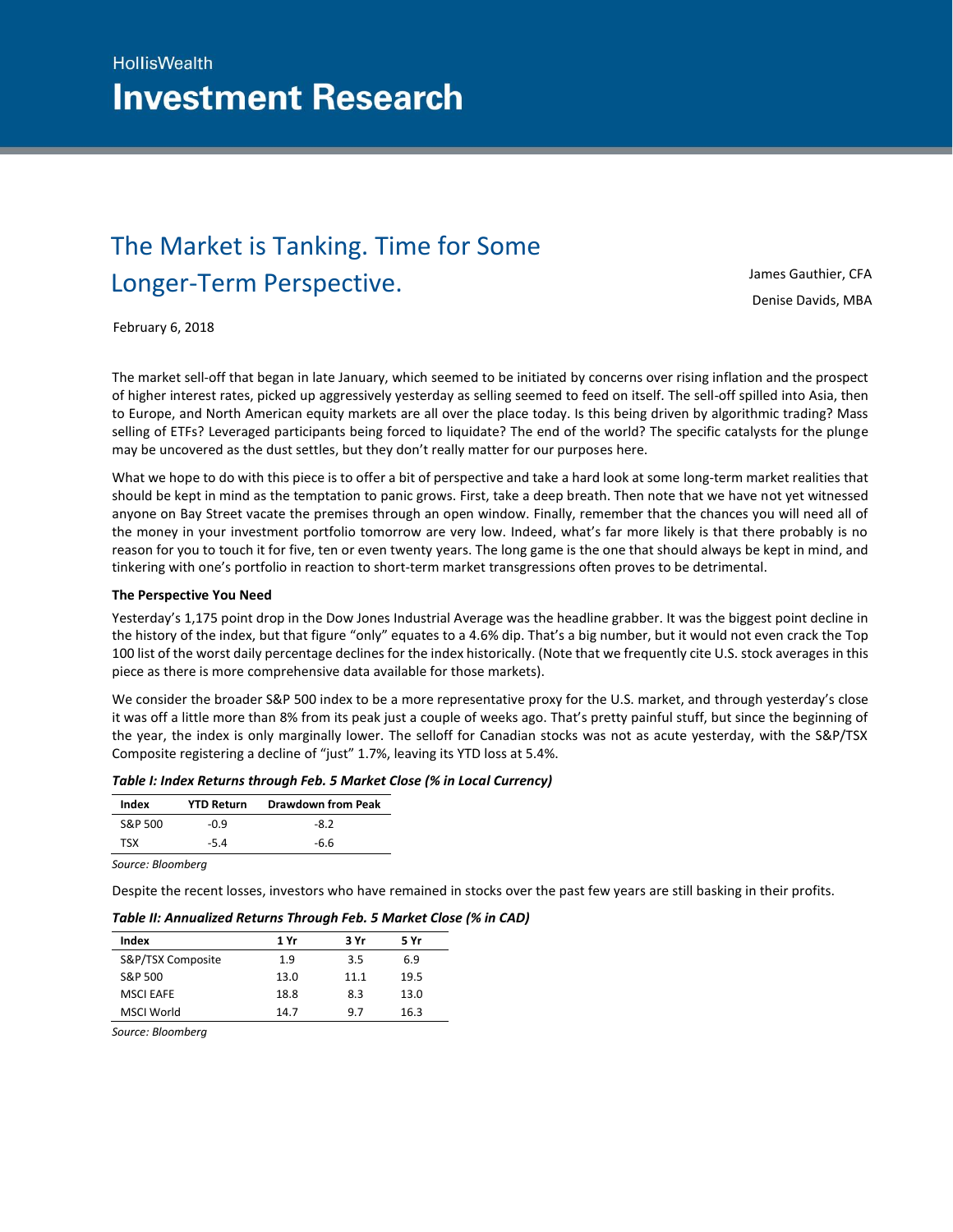So was the market due for a selloff? Maybe. Sentiment is not the best predictor of market direction, but what's for certain is that we enjoyed a market rally that was pretty much uninterrupted during 2017 and early 2018 and investors were feeling pretty good about things. As shown in Chart I, the S&P 500 was within 3% of its all-time high for much of the year. That's an unprecedented statistic, and record-high after record-high quite possibly left some investors forgetting that the stock market can sometimes be a painful place.



*Chart I: S&P 500 Consecutive Days Within 3% of All-Time Highs* 

The worst drawdown for the S&P 500 was, in fact, just 2.8% in 2017. That represented the smallest drawdown for the index in any calendar year going back as far as our data allowed (1928). The median calendar year drawdown since 1928 was 13%, and even if you exclude the downturns that ended up being bear markets (down 20% or more), the median calendar year decline was still 9.9%. So losses, even double-digit losses, are completely normal.

What's also important to understand is that just because markets experience a dip doesn't mean they can't pull out a gain during the calendar year. Take a look at Chart II, which represents the S&P 500 and goes back to 1980. The red dots represent the biggest market drawdown for the indicated year and the grey bars represent the calendar year return for the index. Big drawdowns are a regular occurrence, but the market still showed annual positive returns in 29 of 38 years.



*Chart II: S&P 500 Intra-Year Declines vs. Calendar Year Returns*

*Source: FactSet, Standard & Poor's, J.P. Morgan Asset Management*

*Source: Bloomberg*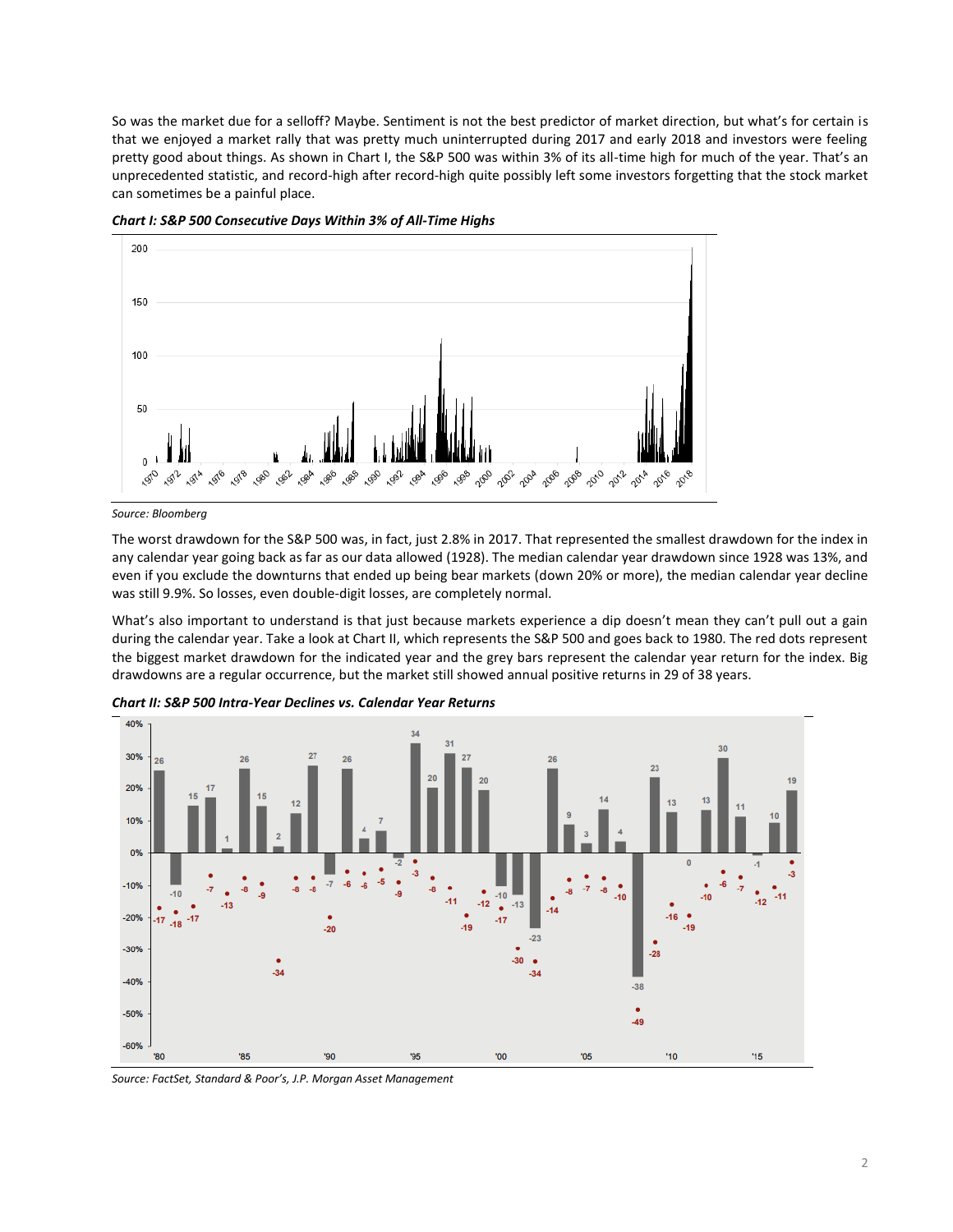Another bit of perspective we want to illustrate is that when it comes to stock returns, having a long-term mindset can result in reduced volatility along with better odds of making money, even during the worst of times. Chart III illustrates rolling returns for the S&P/TSX Composite over various time horizons going all the way back to 1920. Clearly, a shorter time horizon may lead to outsized gains – or losses – but a longer-term perspective buffers extremes and increases the odds of making money.

Check out the rolling 20- and 30-year figures. The index has NEVER posted a loss over any period of those lengths. Even an investor moving into the market in 1929 - just ahead of the Great Depression and the biggest stock market crash in history would have broken even in 20 years. Over 30 years, an investor moving into the market at the worst possible time would have still earned an annualized 4.2%. When the time horizon is that long, gyrations in the market over two days, two months or even two years become irrelevant.





Source: Bloomberg

The bottom line is that the best way to build wealth in the long-term is to develop a plan, with the help of your financial advisor. Maybe more importantly, you need to stick with that plan, and helping on that front is perhaps where your advisor can be the most invaluable. Market corrections happen sometimes, and so do bear markets, but patience and discipline are generally rewarded in the long-term.

In closing, we often go back to the word of wisdom of some of history's greatest investors when things start to get ugly for the market. They can bring comfort and are useful in helping to restore perspective. Here are some of our favourites.

"Only buy something that you'd be perfectly happy to hold if the market shut down for 10 years." - Warren Buffett

"The time of maximum pessimism is the best time to buy, and the time of maximum optimism is the best time to sell." - Sir John Templeton

"Forecasts may tell you a great deal about the forecaster; they tell you nothing about the future." - Warren Buffett

"In investing, what is comfortable is rarely profitable." - Robert Arnott

"Opportunities come infrequently. When it rains gold, put out the bucket, not the thimble." - Warren Buffett

"Buy when there's blood in the streets, even if the blood is your own." - Baron Rothschild

"The idea that a bell rinas to signal when investors should get into or out of the market is simply not credible. After nearly 50 years in this business, I do not know of anybody who has done it successfully and consistently." - John Bogle

"I will tell you how to become rich. Close the doors. Be fearful when others are greedy. Be greedy when others are fearful." -Warren Buffett

"If you have trouble imagining a 20% loss in the stock market, you shouldn't be in stocks." - John Bogle

"The investor's chief problem -- even his worst enemy -- is likely to be himself." - Benjamin Graham

"Sometimes buying early on the way down looks like being wrong, but it isn't." - Seth Klarman